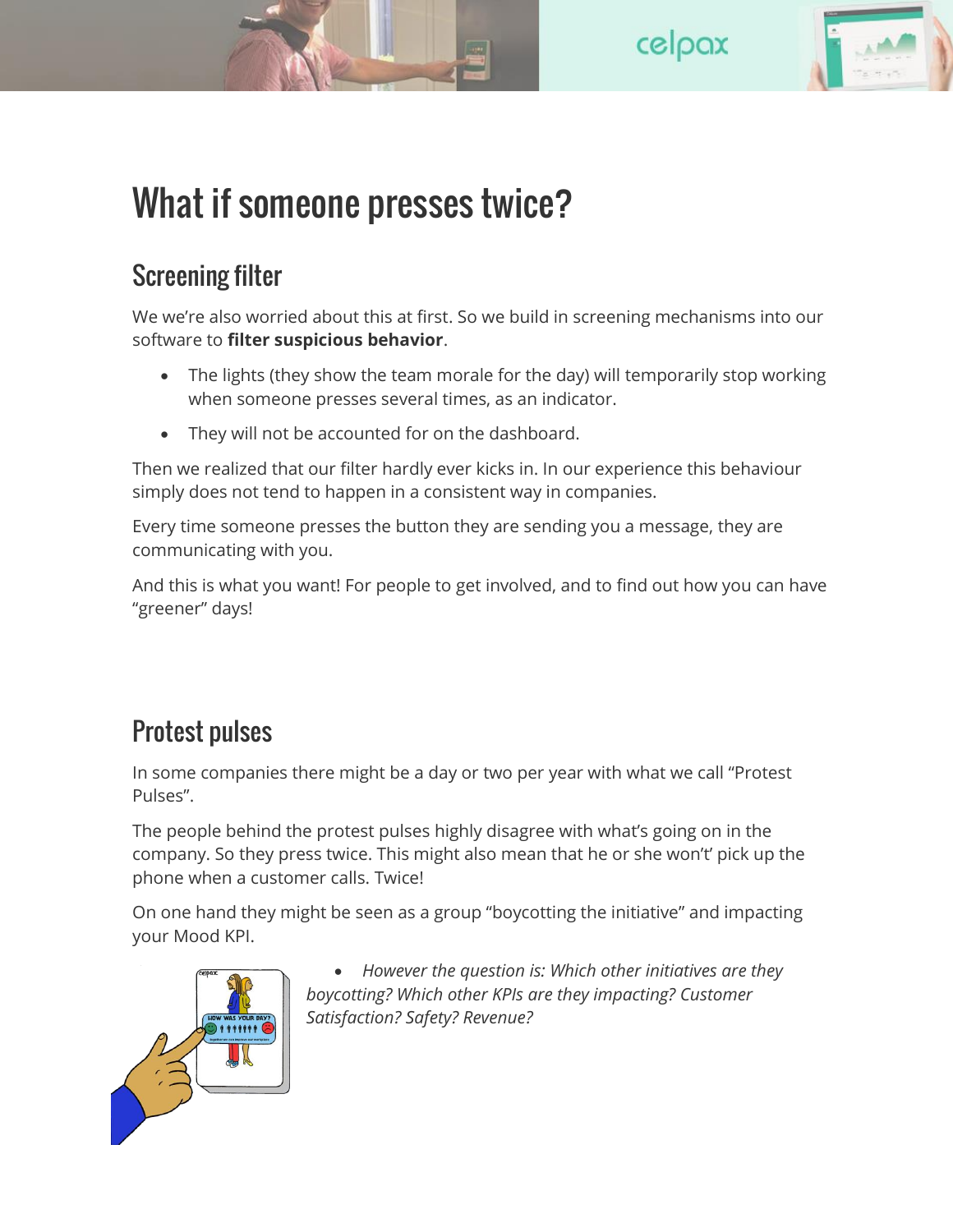

We personally find it annoying to work with highly disengaged people around :) They keep telling everybody why our jobs suck, etc.

If someone presses more and distort the results one day, **this could have the same effect on your business** when they sabotage among their coworkers.

It shouldn't be ignored. This why we are planning to add more functionality around when "Protest pulses" happen.

## **Dashboard**

- Protest pulses are easy to identify on your dashboard as the disgruntled employee will not press repeatedly as everyone is leaving at the end of the shift. So using "Day Analysis", you can see at what time aprox. the protest pulses happened.
- User case: "We fired an employee in the morning and others had seen him pressing. We checked the time stamp and it matched"



Here's a blog post about the "silent [majority](http://www.celpax.com/two-buttons-employee-feedback/)" and disengaged workers that tend to believe that "everything sucks at work".

As you start improving, the numbers will help these employees, and everybody, to see that things are improving.